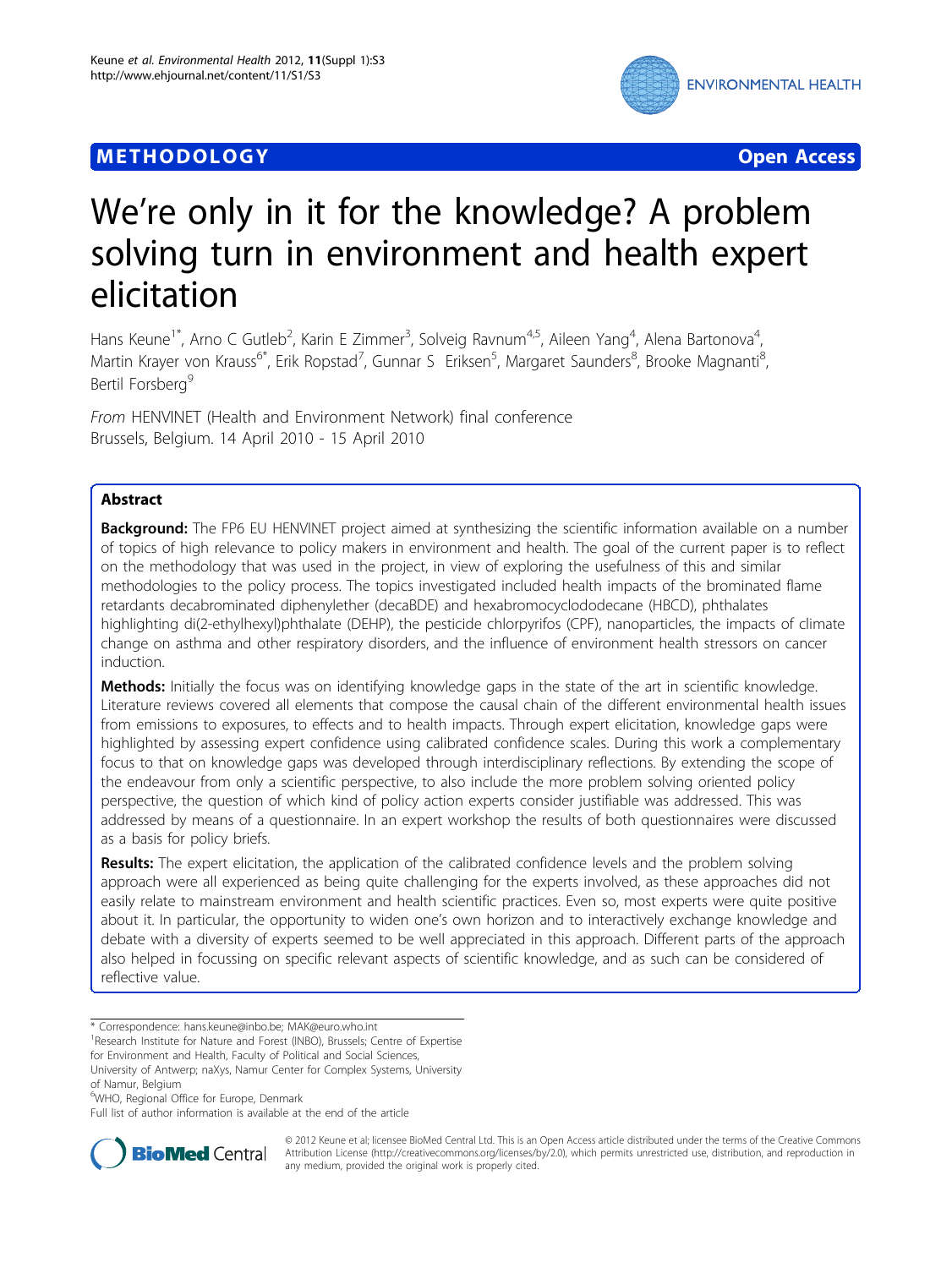**Conclusions:** The approach developed by HENVINET was part of a practice of learning by doing and of interdisciplinary cooperation and negotiation. Ambitions were challenged by unforeseen complexities and difference of opinion and as no Holy Grail approach was at hand to copy or follow, it was quite an interesting but also complicated endeavour. Perfection, if this could be defined, seemed out of reach all the time. Nevertheless, many involved were quite positive about it. It seems that many felt that it fitted some important needs in current science when addressing the needs of policy making on such important issues, without anyone really having a clue on how to actually do this. Challenging questions remain on the quality of such approach and its product. Practice tells us that there probably is no best method and that the best we can do is dependent on contextual negotiation and learning from experiences that we think are relevant.

## Background

#### The ambition of knowledge evaluation

To protect the health of populations and individuals, policies need to integrate environmental and health issues. The ambition of the FP6 EU HENVINET project was to support such informed policy making. HENVI-NET was expected to review, exploit and disseminate knowledge on environmental health issues based on research and practices, for wider use by relevant stakeholders. Furthermore, it was expected to lead to validation of tools and results with emphasis on the four priority health endpoints (cancer, asthma and allergy, neurodevelopment and endocrine disruption) of the European Environment and Health Strategy (EHAP) 2004-2010, and to provide structured information overview that may be utilized by other actors relevant to the EHAP [[1\]](#page-11-0). Building on previous EU funded activities such as AirNET, CLEAR, PINCHE, INTARESE and SCALE, HENVINET had planned to collect, structure and evaluate new material and present it in a consistent manner, which would lend itself to transparency and identification of knowledge gaps. Given the goals of the HENVINET project and the EHAP, two ambitions regarding the nature and purpose of the knowledge were considered to be most relevant:

1. The knowledge should pertain directly to the causal relationships between environmental health stressors and the impacts on health.

2. The knowledge will be used in a policy context, rather than in a research context.

#### Expert elicitation

The HENVINET project used the expert elicitation method to highlight knowledge gaps in the four chosen environmental health topics. When using this method, experts in the different topics are consulted for advice. One of the first formal expert elicitation methods was the Delphi method [[2,3](#page-11-0)], and many other studies have been published e.g. from the IPCC [\[4](#page-11-0)], European Environmental Agency [\[5](#page-11-0)] and U.S. Environmental Protection Agency [[6](#page-11-0)]. The method has been criticized [\[7,8](#page-11-0)], but it is still one of the best options to support policy making when knowledge is considered limited.

Expert elicitation is one of the umbrella terms under which a variety of methods for involving experts in knowledge assessment can be found. As Knol et al. [\[7](#page-11-0)] describe it, it is "a structured approach of consulting experts on a subject where there is insufficient knowledge and seeks to make explicit the published and unpublished knowledge and wisdom of experts. Expert elicitation can serve as a means to synthesize the (limited) available knowledge in order to inform policies which have to be made before conclusive scientific evidence becomes available". As such, expert elicitation relates well to the challenge of complexity: situations where scientific knowledge is limited, facts are uncertain, the stakes are high and values are conflicting [\[9](#page-11-0)]. In dealing with complexity in the field of environment and health in general, two strategies may be considered: a problem knowledge oriented strategy and a problem solving oriented strategy [[10,11\]](#page-11-0). Both strategies can be combined in a complementary manner, as is the ambition of the analytical deliberative approach proposed by Stern and Fineberg [[12](#page-11-0)] and the extended peer review proposed by Pereira and Funtowicz [[13](#page-11-0)], in which expert perspectives are combined with social perspectives. A key issue is the balancing of problem knowledge and problem solving: when do we know enough about public health risks in order to implement policy measures? This is especially important when one considers the issues at stake to be not only socially important, but also by definition characterized by limited knowledge because of complexity [[10](#page-11-0),[14](#page-11-0)].

An important issue of concern for expert elicitation is the issue of quality: how can we promote and judge the quality of an expert elicitation? Knol et al. [[7\]](#page-11-0) mainly approach this from a problem knowledge perspective, as they mainly focus on knowledge uncertainties. Krayer von Krauss [[10\]](#page-11-0) addresses this issue by pointing out that the relationship between uncertainties and quality is not straightforward: "Quality can be defined as "the totality of characteristics of an object that bear on its ability to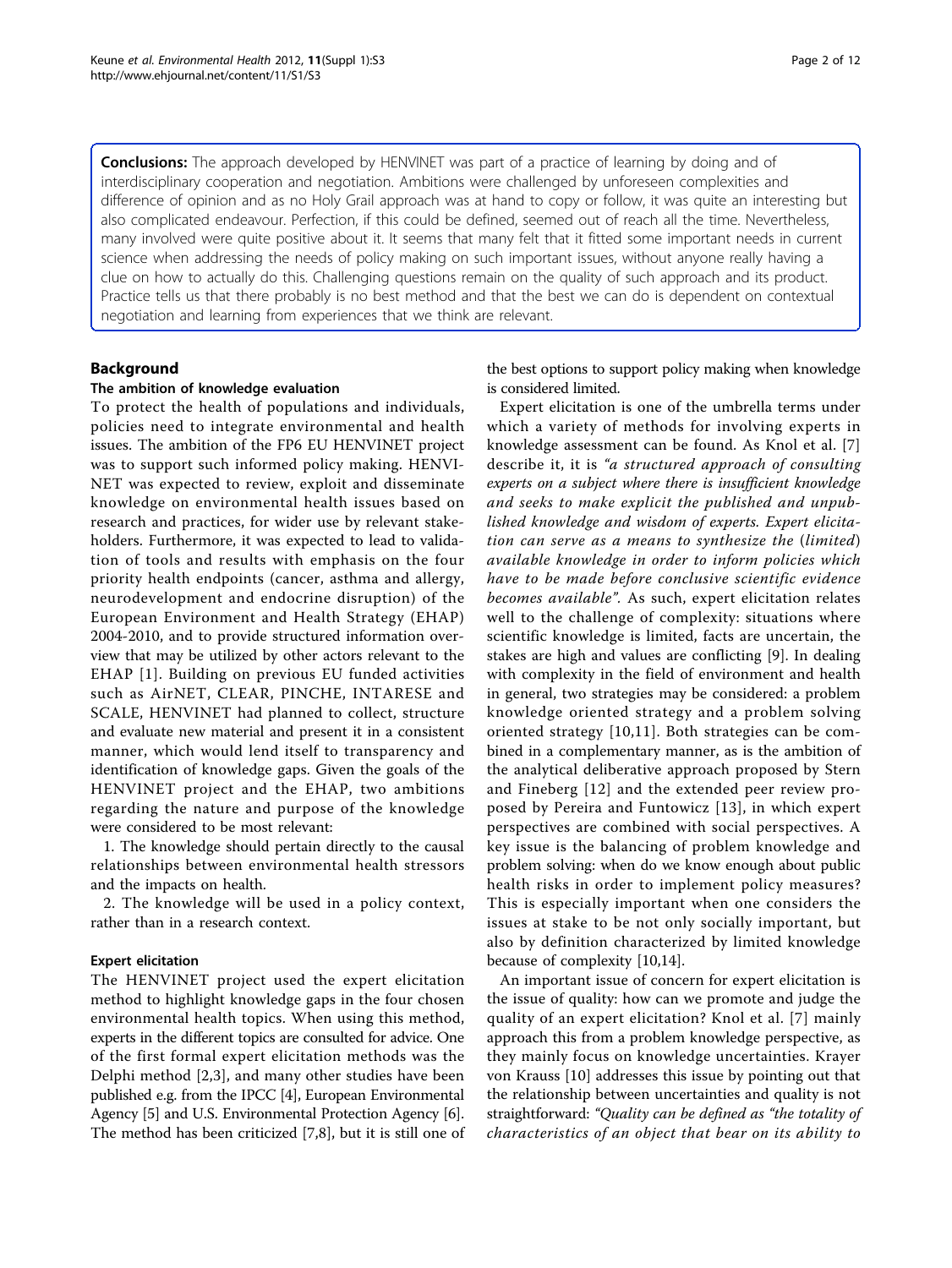satisfy an established need". Whereas uncertainty is an attribute of knowledge, the quality of knowledge is an attribute of the relationship between knowledge and the purpose for which it is intended to be used. Thus, depending on the function for which it is intended, uncertain knowledge may still be considered of good quality" and "There can be no absolute definition of good or bad quality, and it is only possible to arrive at quality judgments through collective reflection and deliberation on the information available, in view of the policy context in which it is to be used."

In this paper we describe how expert elicitation was used in practice as a means for knowledge evaluation and policy interpretation. We describe experiences from several cases.

# Methods

We present the general methodology that was applied in practice and in fact was part of practice: it developed during a complicated but interesting interdisciplinary endeavour of learning by doing, negotiation and trial and error. The method therefore is to be considered as part of the process and as such as a result of the project. Nevertheless we find it more relevant to present the methodology here, and to present the experiences and evaluation of practice from different actors involved in the project in the results section.

#### First phase: knowledge evaluation

The initial understanding of the topic experts within the 4 topics was that at least one review paper on a chosen compound or of a factor related to their area of expertise would be the output of the project. Systematic reviews, contrary to traditional opinion based narrative reviews, attempt to minimize bias by a comprehensive and reproducible selection of articles to base the review upon. Therefore the systematic approach to produce the reviews was chosen, which implies the development of a search strategy, search phrases and words, and inclusion and exclusion criteria before the actual literature search starts [[15\]](#page-11-0). However, as an example, this resulted in >1000 articles for phthalates that would go far beyond a workable amount. At this stage it was decided to use available reviews from the National Toxicology Program [[16](#page-11-0)] and European Food Safety Authority [[17,18\]](#page-11-0) as "golden standards" followed by a search in PubMed only for DEHP as an important representative for phthalates including only papers published in 2005 or later, which resulted in 191 references (search performed 19.09.2007).

O'Malley et al. [[19\]](#page-11-0) pointed out that the quality of environmental information with which one claims to influence policy discussions, must 'go beyond the basic notions of scientific excellence'. 'For information to be used and useful, and not itself be the subject of debate, it should meet three standards: it should be policy relevant, technically credible and politically legitimate'. Jasanoff [[20](#page-11-0)] warns against the danger of politicians using expertise that serves specific political agendas rather than expertise that may yield robust findings that could be unacceptable to the political agenda. It was agreed that in addition to the type of quality parameters conventionally applied in research science, measurements of the quality of policy relevant science must also take account of the extent to which the various actors in a given policy process accept the knowledge as the legitimate frame of reference for policy making. It was decided that a set of knowledge assessment criteria that aim to account for the policy context within which the knowledge in question would be used. Two sets of criteria were proposed, the first for the assessment of empirical information and the second for the assessment of methodologies and approaches to assessment, sometimes referred to as decision support tools. The criteria are adapted from Corral Quintana [[21\]](#page-11-0), Guimarães Per-eira et al. [\[22\]](#page-11-0), Van der Sluijs et al. [[23](#page-11-0)], and Krayer von Krauss [\[10](#page-11-0)]. Main elements being:

- 1. Fitness for purpose
- 2. Accessibility
- 3. Robustness
- 4. Legitimacy
- 5. Informativeness

However applying such an approach in the case of DEHP with 10 categories to 191 individual articles done by 4 independent topic experts would have resulted in an unbearable workload considering the constraints in project resources and very likely in an excess of bias. Therefore, finally, the following approach for knowledge evaluation was decided upon. First a literature review was conducted in order to map current status of scientific understanding of the topical issues. In parallel for each topical issue a specific causal diagram was developed as to draw a mental picture of the causal chain from exposure to health effects and societal consequences. This approach is based on the general diagram (Fig. [1\)](#page-3-0) from the EU-project INTARESE ([http://www.intarese.org/\)](http://www.intarese.org/). On the basis of both the literature review and the causal diagram an online evaluation was organized in order to assess the current state of scientific knowledge on the topical issues. A first questionnaire was developed for this, based on the scheme of confidence levels which is also used by the IPCC (Table [1\)](#page-3-0). With respect to most causal elements questions were posed to selected groups of scientists with experience in the relevant field of expertise, based on the confidence scheme. The ambition was to make an inventory of the most pressing knowledge gaps and to be open to potential difference of opinion amongst scientists. This resulted in living up to the expectations of the first ambition mentioned in the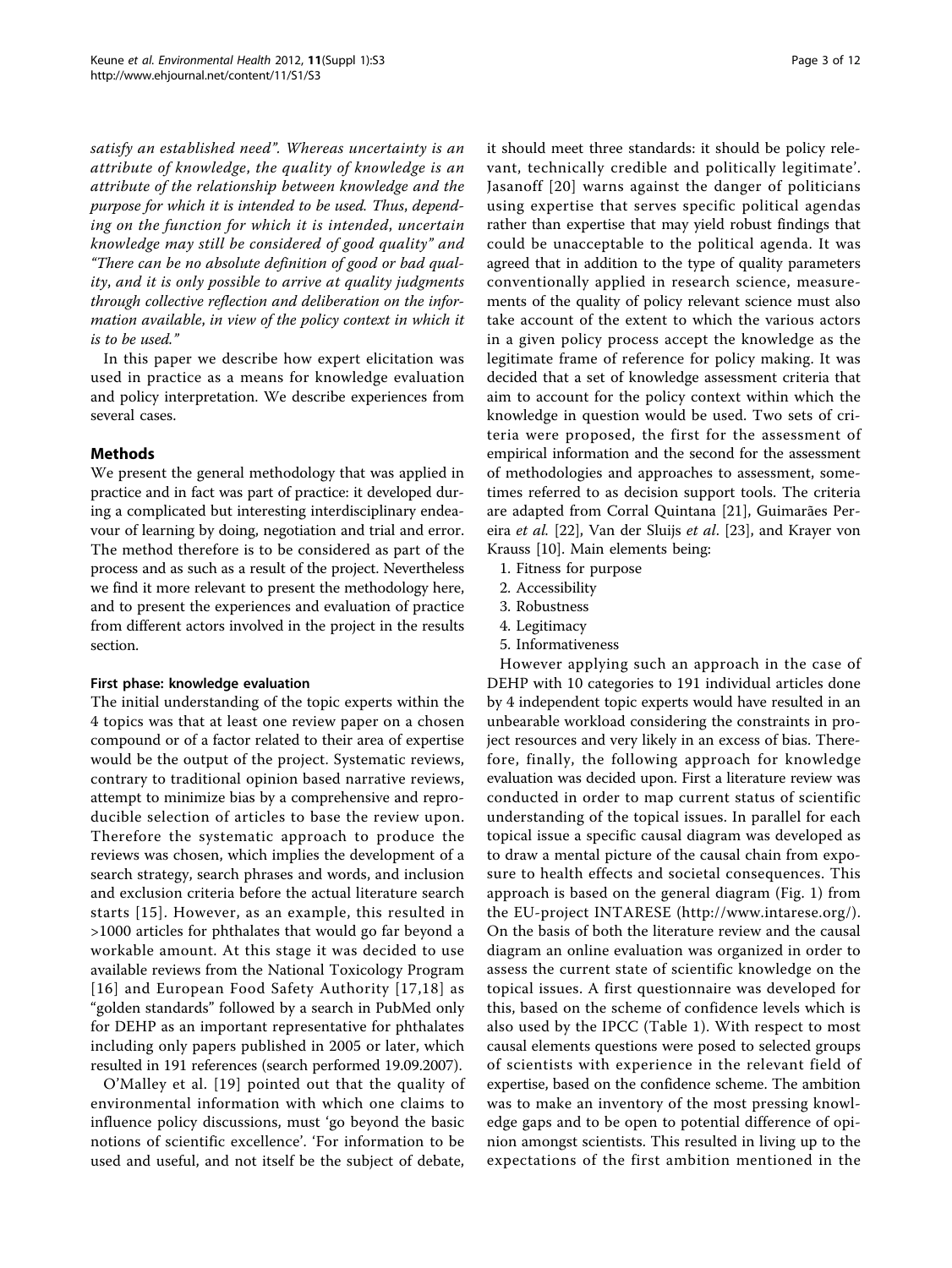<span id="page-3-0"></span>

beginning of this report, be it mainly from a natural scientific perspective; the societal impacts and aspects were not really addressed at this stage, and the focus was mainly on knowledge gaps, and thus on science itself.

# Second phase: policy interpretation

The second ambition, the relevance for a policy perspective, was reanimated by interdisciplinary dialogue between a social scientist who joined the project at a later instance and the coordinator with a background in assessment of quality of knowledge. The central focus developed here was the question which kind of policy action experts consider to be justifiable based on the identified state of scientific knowledge. This resulted in the development of a second questionnaire regarding policy interpretation and as such adding to the perspective of problem knowledge (phase 1) the meaning of knowledge from a problem solving perspective (Additional file [1\)](#page-10-0). On the basis of the outcomes of the first and the second questionnaire a workshop was organized with a selected group of environment and health experts. The main aim was to bring the results into dialogue and as such to test the outcomes of the analyses of the questionnaires and to enrich the assessment with the interactive and argumentative input of experts. Another issue being discussed in the workshop was the question of what could be done with the outcomes of the project; this will be discussed under the third phase.

#### Third phase: reporting and evaluation

Considering the results of the first two phases, it was concluded that some kind of reporting of the outcomes to both policy makers and other stakeholders would be worthwhile. Preliminary reports were drafted based on all results and sent to the experts participating in the workshop for comments. The experts were also asked whether they would like to be acknowledged in any kind of reporting or rather stay anonymous. Moreover they received a short evaluation questionnaire so as to give feedback on the project (Additional file [2\)](#page-10-0). The final format that resulted from the designing and feedback activities with respect to the reporting was a policy brief (Additional file [3\)](#page-10-0). The final part of the process was assessment of whether the end product, the policy briefs, were useful for the target audience. Around forty

#### Table 1 Scheme to express level of confidence.

| Very high confidence.    | High confidence.         | Medium confidence.       | Low confidence.          | Very low confidence.     |
|--------------------------|--------------------------|--------------------------|--------------------------|--------------------------|
| At least a 9 out of 10   | At least an 8 out of 10  | At least a 5 out of 10   | At least a 2 out of 10   | Less than a 1 out of 10  |
| chance of being correct. | chance of being correct. | chance of being correct. | chance of being correct. | chance of being correct. |

In: IPCC: Fourth Assessment Report. Climate change 2007: Synthesis report; 2007.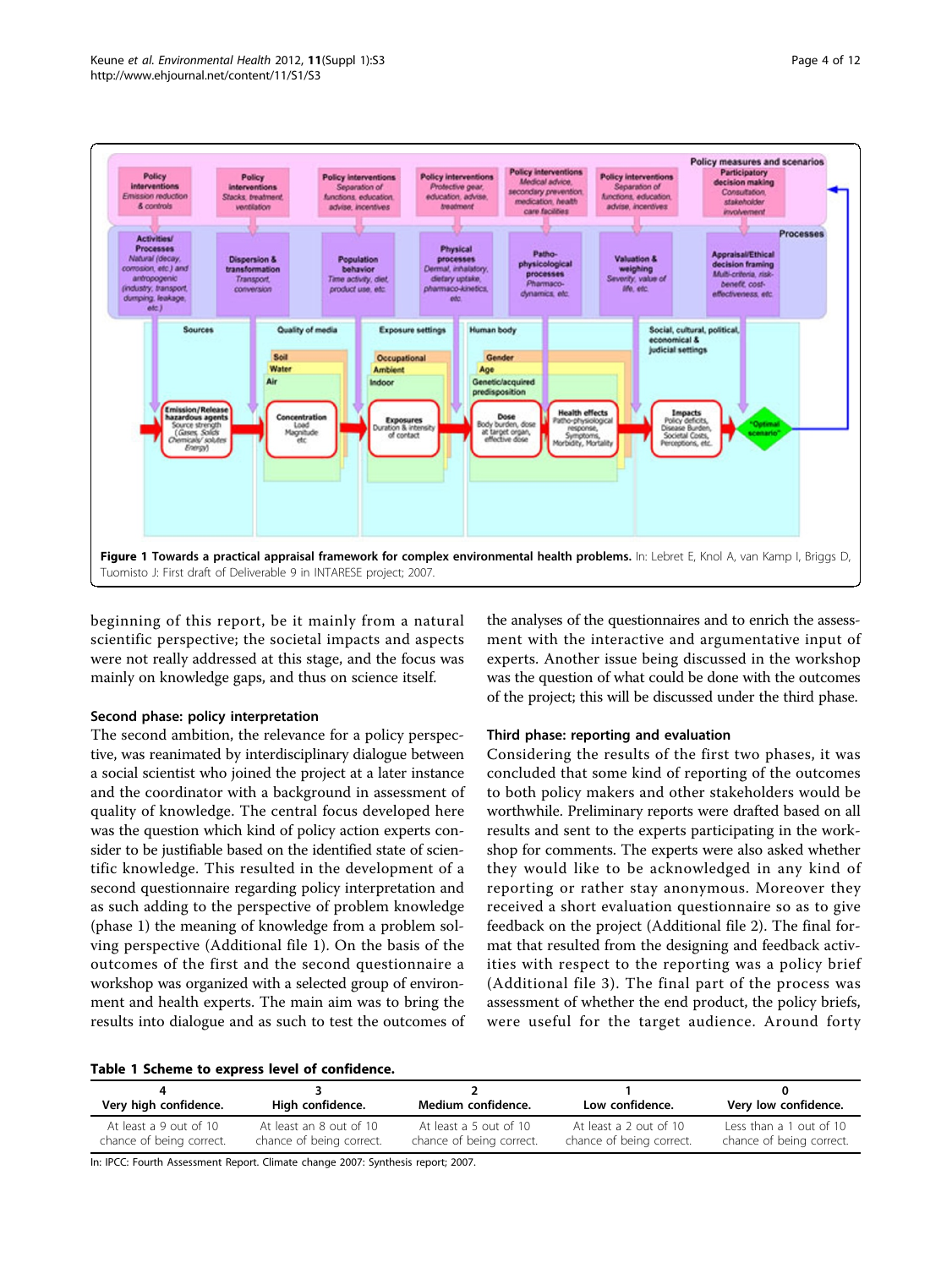persons, either policy makers working in the EU bodies, national ministries or pollution agencies, or people working for NGO's were approached and asked to review the policy briefs on decaBDE, HBCD and phthalates. One single evaluation questionnaire consisting of seven questions was made for all three briefs and persons approached could choose the most relevant brief or review all of them (Additional file [4\)](#page-10-0).

#### Results

During the HENVINET project several environment and health topics were dealt with by application of the above described method. Not all topics though were able to go through all phases of the process. In total seven specific topics were addressed: decaBDE, HBCD, phthalates, CPF, nanoparticles, the impacts of climate change on asthma and other respiratory disorders, and the influence of environment health stressors on cancer induction [references topic papers]. The online evaluations of current state of scientific knowledge of all topical issues were finalized. Five workshops were organized based on the outcomes of the knowledge evaluation and the policy interpretation: decaBDE, HBCD, phthalates, CPF and the impacts of climate change on asthma and other respiratory disorders. And finally, as a result of the workshops, four policy briefs were produced [\[24-27](#page-11-0)]. We will focus here on the practical methodological experiences from the perspective of experts that were consulted and of some policy experts.

#### Evaluation by experts consulted by HENVINET

We present feedback from the experts that participated in the assessment process, be it only those who participated in all phases of the evaluation. This will limit the feedback not only to those experts, being a selection of the broader group that participated in the first online evaluation, but also to experiences in those environment and health issues that were able to realize all steps of the process: decaBDE, HBCD, Phthalates, the impacts of climate change on asthma and other respiratory disorders and the pesticide CPF. Experts who participated in the other environment and health issues thus are not included in the evaluation, as they did not take part in the workshop discussions nor filled out an evaluation questionnaire.

The response rate to the evaluation questionnaire was rather high (Table 2). The amount of time spent on the knowledge assessment questionnaire differs enormously between experts, as well as between topic groups (Table [3](#page-5-0)). The initial indication used in the beginning that the first questionnaire would only take about 15 minutes thus clearly was an underestimation. Different reasons for input of large amounts of time are mentioned: it was somewhat unclear to some experts the purpose of the assessment and their tasks, and consultation of background information (literature review and sometimes other information as well) with respect to the complicated topics dealt with in both questionnaires demanded extra time.

The majority of experts clearly are positive about the extent to which the most important issues were highlighted (Table [4\)](#page-5-0). Only a minority of the experts indicated some important issues that were left out (Table [5](#page-6-0)). Mostly technical specialized issues were mentioned. An exception was ethical issues: one expert referred to "The Declaration of Helsinki" stating that doing harm to humans is not allowed in medical research, whatever the goal of that research might be. This expert proposed to extend this ethical principle to the use of chemicals, e.g. with respect to flame retardants with possible health risks: doing harm to e.g. children by using such chemicals according to this principle might be in conflict with the aim of prevention of harm by fires. In general normative or social issues were hardly mentioned by the groups of experts; they mainly focussed on technical matters in relation to their expertise.

In general most experts are positive, and sometimes very positive about the approach (Table [6\)](#page-6-0). Some mention pros and cons of the approach. The main negative critique to the approach seems to be that it is not sophisticated enough with respect to the complexity of the topics, especially regarding the technical issues. As such, according to several experts, it cannot stand the test of

| Table 2 The response rate to the evaluation questionnaire |  |
|-----------------------------------------------------------|--|
|-----------------------------------------------------------|--|

| Topic group<br>(chronological order workshops)                      | Number of participating experts in the workshop Response evaluation |       |
|---------------------------------------------------------------------|---------------------------------------------------------------------|-------|
| Phthalates                                                          |                                                                     |       |
| Brominated flame retardants*                                        |                                                                     |       |
| Impacts of climate change on asthma and other respiratory disorders |                                                                     |       |
| Pesticide CPF                                                       |                                                                     | $2**$ |
| Total                                                               |                                                                     |       |

\*The group of experts for the brominated flame retardants decaBDE and HBCD was the same; this group received one evaluation questionnaire with respect to both specific brominated flame retardants

\*\*Including the organizing CPF-experts as one respondent, because of the low rate of participation for the workshop.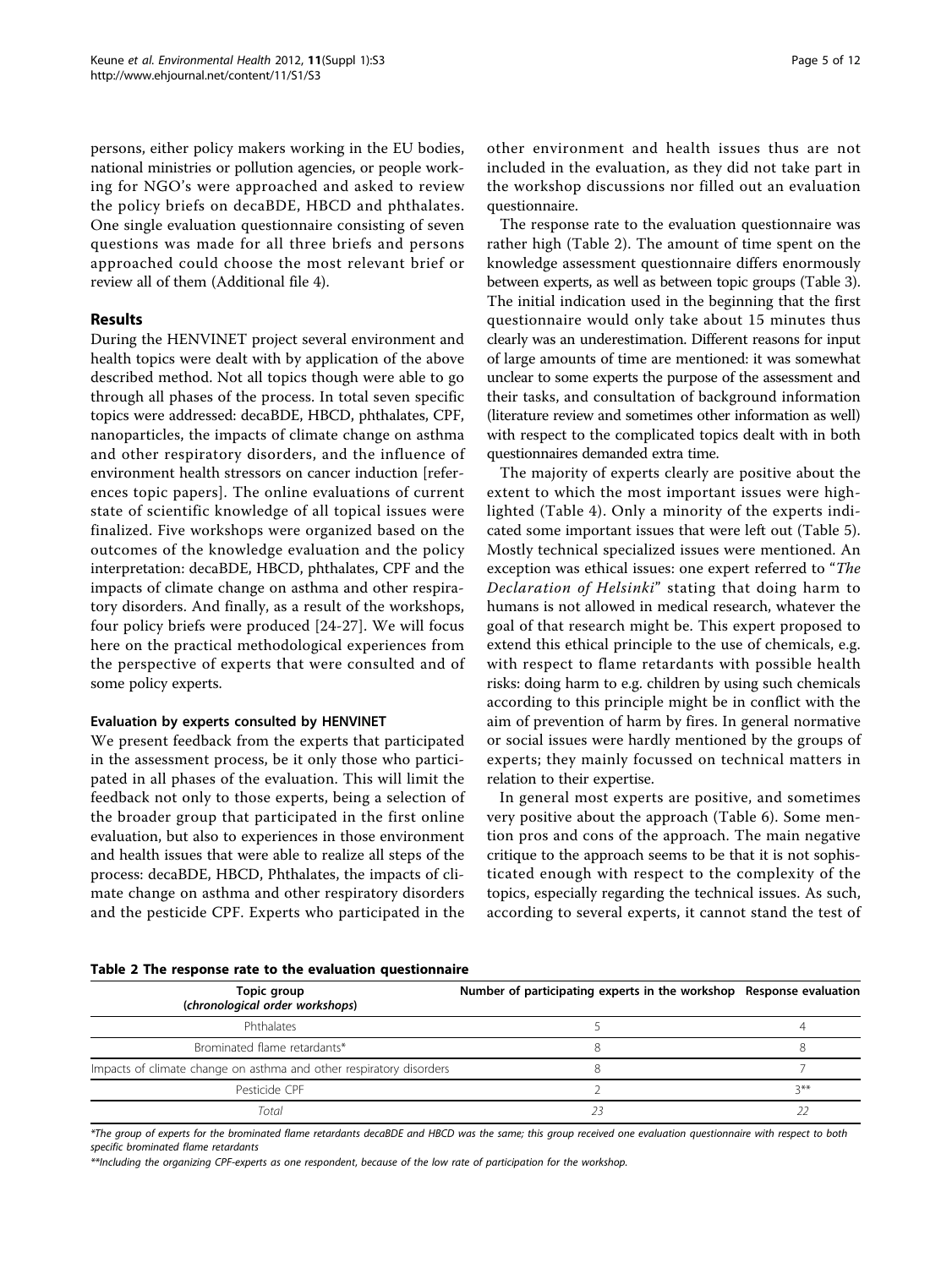| Topic group                                                         | Questionnaire knowledge gaps<br>range | Questionnaire policy action<br>range |  |
|---------------------------------------------------------------------|---------------------------------------|--------------------------------------|--|
| Phthalates                                                          | 45 minutes $-2$ days                  | $= 2$ hours                          |  |
| Brominated flame retardants*                                        | 1 hour - 1 to 2 days                  | $1 - 2$ hours                        |  |
| Impacts of climate change on asthma and other respiratory disorders | 30 minutes - 4 hours                  | 30 minutes $-2$ days                 |  |
| Pesticide CPF                                                       | Not part of the evaluation            | $1 - 3$ hours                        |  |

#### <span id="page-5-0"></span>Table 3 Time needed to fill out the questionnaires

comparison to risk assessment: it is too superficial for this. A related problem is that in the approach being used here, experts were expected to be an expert in all aspects of the complex topics, when in fact they were not, or at least did not always feel at ease with this. Another expert questions whether such approach will indeed come up with new knowledge. Also to some experts lack of clarity about the process and their role was a negative aspect.

Positive critique is pointed to the fact that it was an innovative approach that was considered interesting and promising. One expert even considered the approach better than risk assessment as it seems to be more up to date on scientific information than most risk assessment documents. Moreover the combination of experts offered the opportunity to learn from and discuss diversity of interpretation from different perspectives.

Amongst suggestions for improving the approach, more clarity about the approach, of the questions (the level of confidence was mentioned as being unclear) and about the end product, were indicated as important. Also more time was asked for consultation of and discussion about all relevant information. Furthermore a solution was asked for with respect to topics outside the expertise of experts; one suggestion might be to divide the questionnaires in subgroups for different fields of expertise. Diversity of expertise is considered important because of the complexity of the combination of relevant aspects, but is difficult to oversee for individual specialists. Also it was considered important to organize a good balance between different fields of expertise. Transparency about the background of experts is a related issue: it should be clear e.g. if experts have a relation with industry. More in general does any composition of expert panels run the risk of bias because of over- or underrepresentation of

specific types of expertise: this is an important issue to consider. With respect to the involvement of experts it was suggested to recruit a large panel so as to ensure that enough will remain even when some drop out.

When asked about the possibility of a stakeholder workshop most experts welcomed the idea (Table [7](#page-7-0)), even though (to some) certain aspects were unclear. E.g. the question who would be relevant stakeholders was unclear: policymakers and risk assessors were mentioned by one expert, industry by another. One expert pointed out that a balance of views is important. One expert was explicitly negative, stating this will probably lead to 'prestige-filled confrontations', thus questioning the relevance.

The majority of experts indicated they were willing to be acknowledged. As one expert put it: 'I am not ashamed to be an expert'. After (sometimes intense) discussions with the experts about the final text of the policy briefs, some minor shifts could be noticed in favour of acknowledgement (Table [8](#page-7-0) and [9](#page-8-0)). Thus we may assume that the close involvement of experts in the design of the final output may be important for them to gain trust in the end product.

Partly the evaluation issues touched upon in the evaluation questionnaire also were discussed in some of the workshops. Without wanting to repeat too much, we will address some of these issues a little bit more in detail as well as introducing some other issues of importance to evaluation of the approach.

#### I don't know?

Intense discussions were held within the HENVINET consortium about the need to include an 'I don't know' option in the first questionnaire on knowledge gaps. Not using this option would have the benefit that response rates to all questions would probably be

Table 4 Did the questionnaires and workshop successfully highlight the most important issues related to the environment and health topics?

| Topic group                                                         | Positive | Positive/negative | <b>Negative</b> | Do not know |
|---------------------------------------------------------------------|----------|-------------------|-----------------|-------------|
| Phthalates                                                          |          |                   |                 |             |
| Brominated flame retardants*                                        |          |                   |                 |             |
| Impacts of climate change on asthma and other respiratory disorders |          |                   |                 |             |
| Pesticide CPF                                                       |          |                   |                 |             |
| Total                                                               | 18       |                   |                 |             |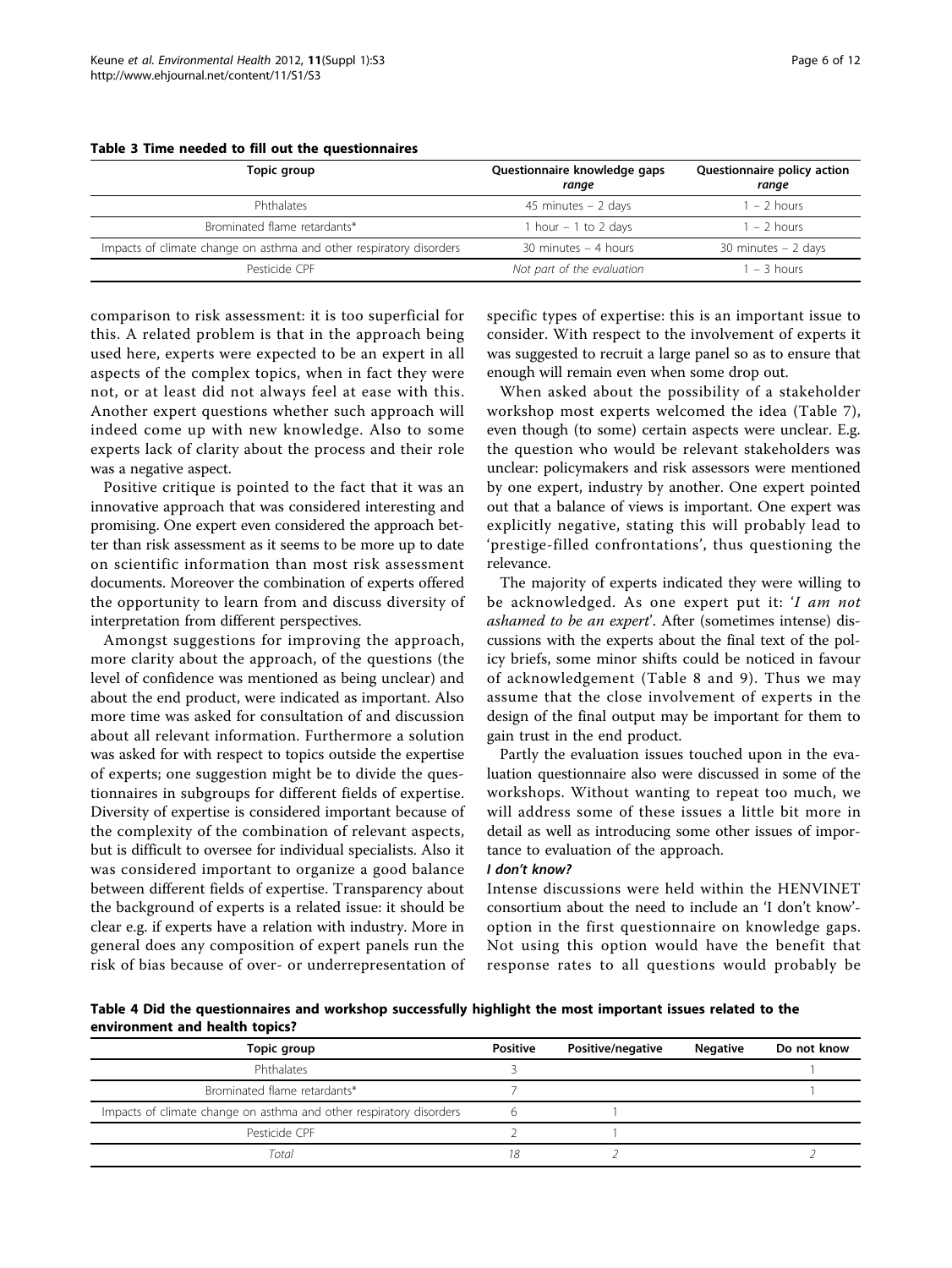| Table 5 Were any important issues were left out?                    |     |        |     |             |  |
|---------------------------------------------------------------------|-----|--------|-----|-------------|--|
| Topic group                                                         | No  | No/Yes | Yes | Do not know |  |
| Phthalates                                                          |     |        |     |             |  |
| Brominated flame retardants*                                        |     |        |     |             |  |
| Impacts of climate change on asthma and other respiratory disorders |     |        |     |             |  |
| Pesticide CPF                                                       |     |        |     |             |  |
| Total                                                               | i 4 |        |     |             |  |

<span id="page-6-0"></span>

higher. Also one may ask if these carefully selected experts are not able to answer these questions, who in fact will be? A disadvantage would be that experts would give answers even though they were not sure about their answer or even merely guessed an answer. An example from one of the participating experts:

"The phrasing of the questions was weird and made it difficult. E.g. if you have a sediment sample, how big is the chance of guessing the correct concentration of deca in that sample, or did you mean, how great is the chance of finding deca in that sample at all? I ticked off low when didn't know, that's how I interpreted it. Additional explanations/guidelines would have been of great help. I felt confident answering the environmental matrix questions, while in the toxicology part I felt sometimes on thin ice."

One may question the value of such answers, and afterwards it is impossible to distinguish knowledgeable from unknowledgeable answers. Another disadvantage might be that experts refuse to fill out the questionnaire as a whole, which may result in even lower response rates. In this case of knowledge evaluation it was decided not to use the "I don't know"-option in the first questionnaire. Like a boomerang this returned on the discussion table during some of the workshops in which several experts pointed out a feel of discomfort of not being able to indicate lack of expertise on issues when in fact this was the case. One of the organizers of the workshops responded to this issue by pointing out the importance of the step by step character of the approach and of the workshop discussion:

"The goal is not to produce and publish these results without the discussion we will have here today. Our aim is to produce a policy advice. We therefore wanted your answers to all questions even if it was not your core area of expertise and have by purpose not included an "optout" option in the questionnaire. The reason we are here is to focus on the discussion around these issues. The results from the first questionnaire are meant to provoke your thoughts and to channel a discussion."

#### Interpretation bias

An issue related to the previous one is that in general it was considered questionable if the understanding of the questions by the diversity of experts was similar and coherent, both between different sub-disciplines as well as within sub-disciplines. The questions leave room for diversity of understanding which could cause difference in interpretation that would perhaps not have occurred when questions were understood similarly. This may cause a bias in the response. We give two examples:

Example 1: "Just as an example, I was just looking at how I answered the very first one: human epidemiological studies, adverse effects of HBCD, and the question is: "Based on human epidemiological studies what is your level of confidence in the scientists' ability to predict adverse effects of HBCD in males and females", and I put very low because as far as I know there aren't any epidemiological studies of HBCD in humans to base any kind of prediction on, so I put very low, because I don't know, because no-one else knows, because there is no data in the literature to tell me whether or not that's the case. I could try to extrapolate from animal studies but that's not what it is asking, it's asking me for my confidence on epidemiological studies that don't exist. So that's how I interpreted some of these questions, that if there is no data then you can't put that I have medium confidence, I don't know what HBCD is going to be doing in humans because nobody has done the studies yet. And I don't want to try and predict it, because that is not science that should be in a crystal ball."

|  |  | Table 6 The general impression of the approach |  |  |  |  |
|--|--|------------------------------------------------|--|--|--|--|
|--|--|------------------------------------------------|--|--|--|--|

| Topic group                                                         | <b>Positive</b> | Positive/negative          | <b>Negative</b> | Do not know |
|---------------------------------------------------------------------|-----------------|----------------------------|-----------------|-------------|
| Phthalates                                                          |                 |                            |                 |             |
| Brominated flame retardants*                                        |                 |                            |                 |             |
| Impacts of climate change on asthma and other respiratory disorders |                 |                            |                 |             |
| Pesticide CPF                                                       |                 | Not part of the evaluation |                 |             |
| Total                                                               |                 |                            |                 |             |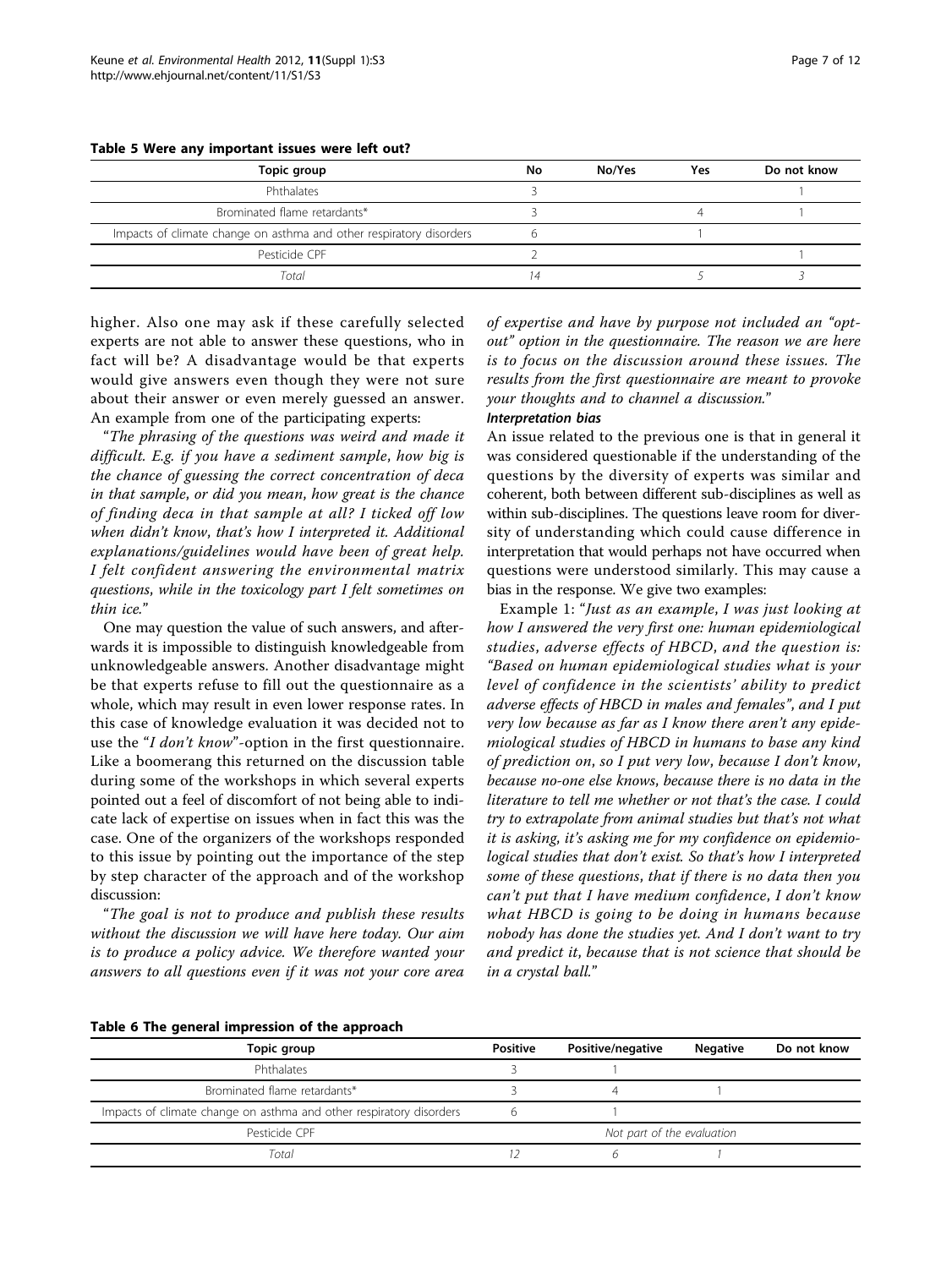| Topic group                                                         | <b>Positive</b> | Positive/negative | Negative | Do not know |
|---------------------------------------------------------------------|-----------------|-------------------|----------|-------------|
| Phthalates                                                          |                 |                   |          |             |
| Brominated flame retardants*                                        |                 |                   |          |             |
| Impacts of climate change on asthma and other respiratory disorders |                 |                   |          |             |
| Pesticide CPF                                                       |                 |                   |          |             |
| Total                                                               |                 |                   |          |             |

<span id="page-7-0"></span>Table 7 Do experts support the idea of involving stakeholders in a final workshop that would consider the contents of the workshop report from a societal perspective?

Example 2:"Just a comment to the questions. When I was filling in this I was often in the situation that I knew about a few studies that I believed in, but I still think that there is too little data. So where do I put my checkmark? I believe the data but I think they are too few, so maybe I ended up in the middle, and maybe someone else considered the same situation differently? Just a comment."

It was suggested that the phrasing of the questions could be clearer and that also better information about the purpose and meaning of the evaluation and the questions should be given.

#### Other potential biases

Several other potential biases were mentioned in the workshop discussions. In the workshop on climate change the geographical background of experts was noticed as a bias. The issue of dampness was considered as one of the important issues in the causal diagram. The workshop participants discussed whether this was caused by the main role of Scandinavian experts in the development of the causal diagram as experts from southern Europe are confronted much less with this issue due to higher temperatures in their region. Similarly, increasing exposure to house dust mites may be a consequence of climate change but only in Northern Europe.

In the same workshop another potential bias was discussed: many of the workshop participants were already familiar with members from the HENVINET project on a personal level. This clearly appeared to be an incentive to participate. Thus we can conclude that personal relations between experts potentially carries the risk of expert bias. In general many of the experts were not very keen on answering questionnaires from various kinds of web

portals like the HENVINET or from e.g. EU-polls. As one expert puts it:

"I replied to the questionnaire as a friend of ... (name of one of the organizing HENVINET experts), otherwise I had never replied. (...) To be honest, I don't like this type of interview, i.e. in certain web portals. Most experts are not keen in answering this type of questionnaires."

One way to avoid this kind of non-response might be the use of a personal interview which is possibly also more informative than a questionnaire. Also a small fee may convince a broader group of experts to participate.

An imbalance of types of expertise within a group of experts may cause a bias. With respect to the group discussion dominance in the discussion of one or several participants might be another bias. Also the possible linkages of experts to certain stakes, like industry or other social organizations, may cause a bias. Independence, a quality that several of the HENVINET-experts considered to be of main importance as a selection criterion for participating experts, is to be questioned per definition according one expert:

"All EU advisers are dependent on funding, so there might be a bias."

Transparency on the selection of experts and on expert profiles is considered as one remedy for such bias not being taken into account when judging the outcomes.

## Einstein and the need for (not too much) simplification

With respect to quality of the endeavour even Einstein was mentioned in the discussion, referring to the quote "Everything should be made as simple as possible, but not one bit simpler.", in this case freely translated into "Simplify as much as possible, but not further". The important issue

Table 8 Do the experts want to be acknowledged in the report on results or do they prefer to stay anonymous? (First indication in evaluation questionnaire)

| Topic group                                                         | Acknowledged               | Anonymous |
|---------------------------------------------------------------------|----------------------------|-----------|
| Phthalates                                                          |                            |           |
| Brominated flame retardants*                                        |                            |           |
| Impacts of climate change on asthma and other respiratory disorders |                            | $\sim$    |
| Pesticide CPF                                                       | Not part of the evaluation |           |
| Total                                                               |                            |           |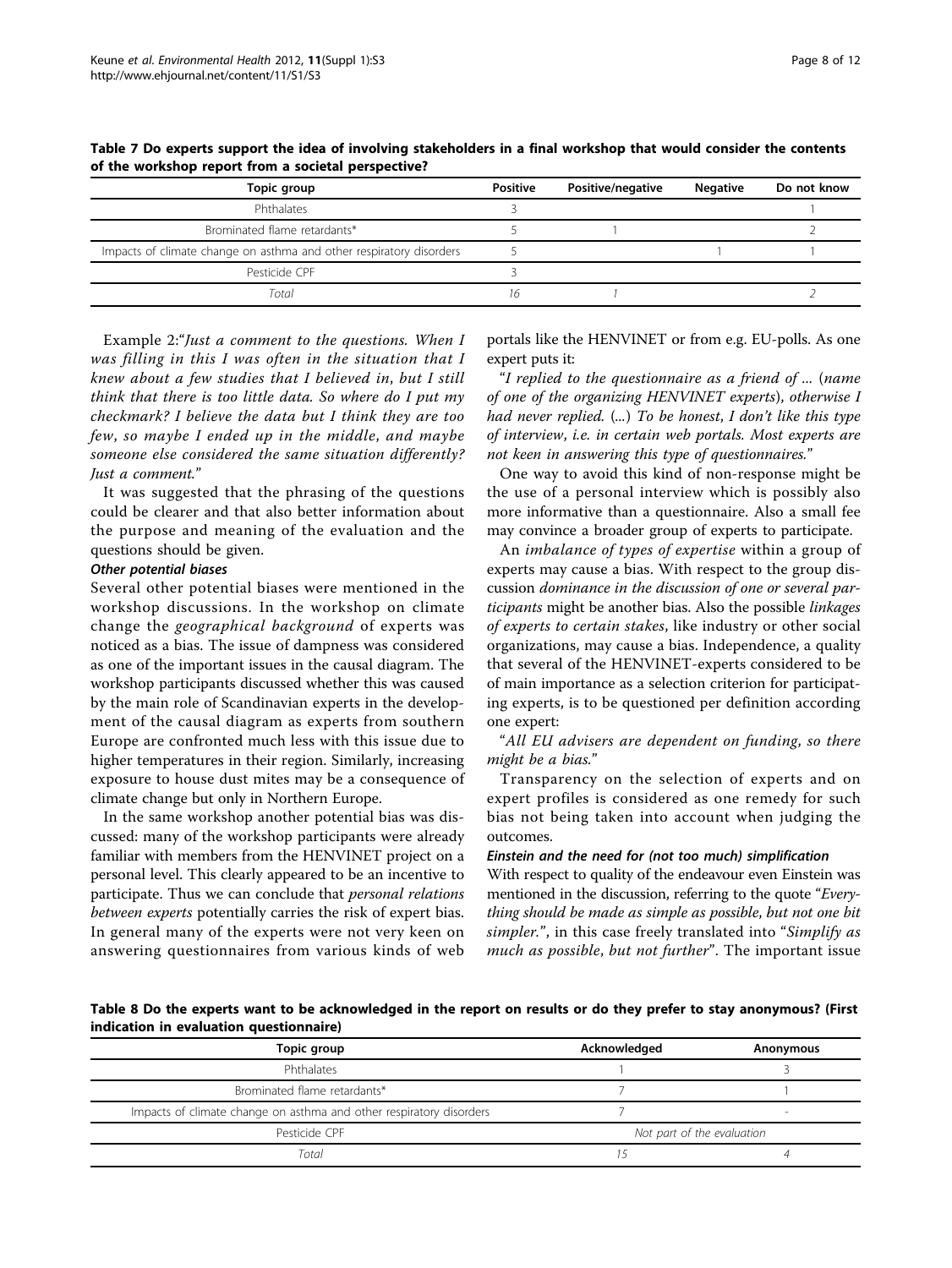Total 33 and 20 33 and 20 33 and 20 33 and 20 33 and 20 33 and 20 33 and 20 33 and 20 33 and 20 33 and 20 33 and 20 33 and 20 33 and 20 33 and 20 33 and 20 33 and 20 33 and 20 33 and 20 33 and 20 33 and 20 33 and 20 33 and

<span id="page-8-0"></span>

\*In fact three experts are acknowledged, including one not taking part in the evaluation. One expert taking part both in the design of the policy brief and the evaluation is not included in the number of workshop participants (see above), as she was ill at the time of the workshop

Pesticide CPF 2

\*\*In fact nine experts are acknowledged, including one not taking part in the evaluation. One expert taking part both in the design of the policy brief and the evaluation is not included in the number of workshop participants (see above), as she was ill at the time of the workshop

raised here is how to balance ambition, complexity, urgency, pragmatics and quality. The ambition of embracing the full causal chain in this project maybe praiseworthy considering the combination of complexity and importance of public health risk, but runs the risk of becoming too superficial due to lack of information, lack of in depth review and lack of relevant expertise. This may put pressure on the quality of the assessment and outcome. As such, some experts questioned the quality of the assessment. On simplification some members of the HEN-VINET project team responded by acknowledging this to be an important issue, while simultaneously pointing out that pragmatic choices also had to be made in order to keep the project manageable; two examples:

"We started off with about ten different criteria, each with its own scale. For example amount of empirical data would have been one of those criteria. So you say, well, the method that was used was very good, except that it has only been used once or twice, so we need more. But the problem is that it just completely overwhelmed both the experts and us (…) it was unmanageable."

"We counted it once and I think we come up with 290 parameters that you would have to judge for each of the questions."

Some experts indicated that the use of a thorough literature review as a basis for assessment for all participating experts might be a good solution. Still, experience in the workshops shows that even then, there will remain enough room for discussion; one example regarding limited availability of studies on specific aspects:

One expert: "I did a pubmed search on decaBDE and only got 5-6 pure toxicology studies among all the 50-60 hits, I concluded there is little knowledge on this and think it is odd that some evaluators have ticked high or even very high confidence on certain toxicology questions."

Another expert responding: "There is no reason not to have faith in the few studies there are. How much documentation do you need? There are some publications on neurotoxicity, and I also trust the results reported by NTP in 1987. But of course there is still more to be done. This is an interpretation issue."

#### Guinea pigs, self-confidence and a sense of urgency

"Cannot agree that this is a group of experts, we were selected as guinea pigs, but not as a risk assessment group. You must make a distinction on how far you can go. I do not feel comfortable in serving policy makers conclusions."

This statement by one of the experts exemplifies what was said in the previous section on the quality of the scientific basis for the assessment. Still, not all experts responded in the same way. Some were more self-confident in being able to give policy advice, and in fact in the end the majority of experts felt confident enough to be acknowledged in the policy briefs that were the output of the project. Even the expert being quoted above, after intense consultation on the content of the policy brief, changed position from not wanting to be acknowledged to wanting to be acknowledged. This does not exclude however the possibility that experts may still remain divided on the issue of weight of knowledge. On the one hand this brings us back to questions on the validity of the evaluation from a quality perspective as well as issues of experts' selfconfidence, and, on the other hand the important second ambition of the HENVINET project: facilitating the use of knowledge in a policy context. Here a sense of urgency may be of importance considering the potential public health risks, as one of the scientists involved in the HEN-VINET project stated:

"I met … (name deleted for anonymity) once in a local meeting, the one involved in endocrine disruption in fish in England, and he was the driving force behind the initial ban in organic tin compounds, he said it took 20 years from the first time we found negative effects to the ban. And we all grew up with the DDT story, the PCB story, and the Tributyltin (TBT) story, and maybe now also with the PBDE story, and maybe now on the first or second day of the HBCD story. And every time we see a compound that is doing more or less the same and has the same properties, I think at some stage we should be proactive."

This brings us to the weight of current, and often limited, scientific knowledge for policy action. Clearly this cannot be objectified based on (the review of) scientific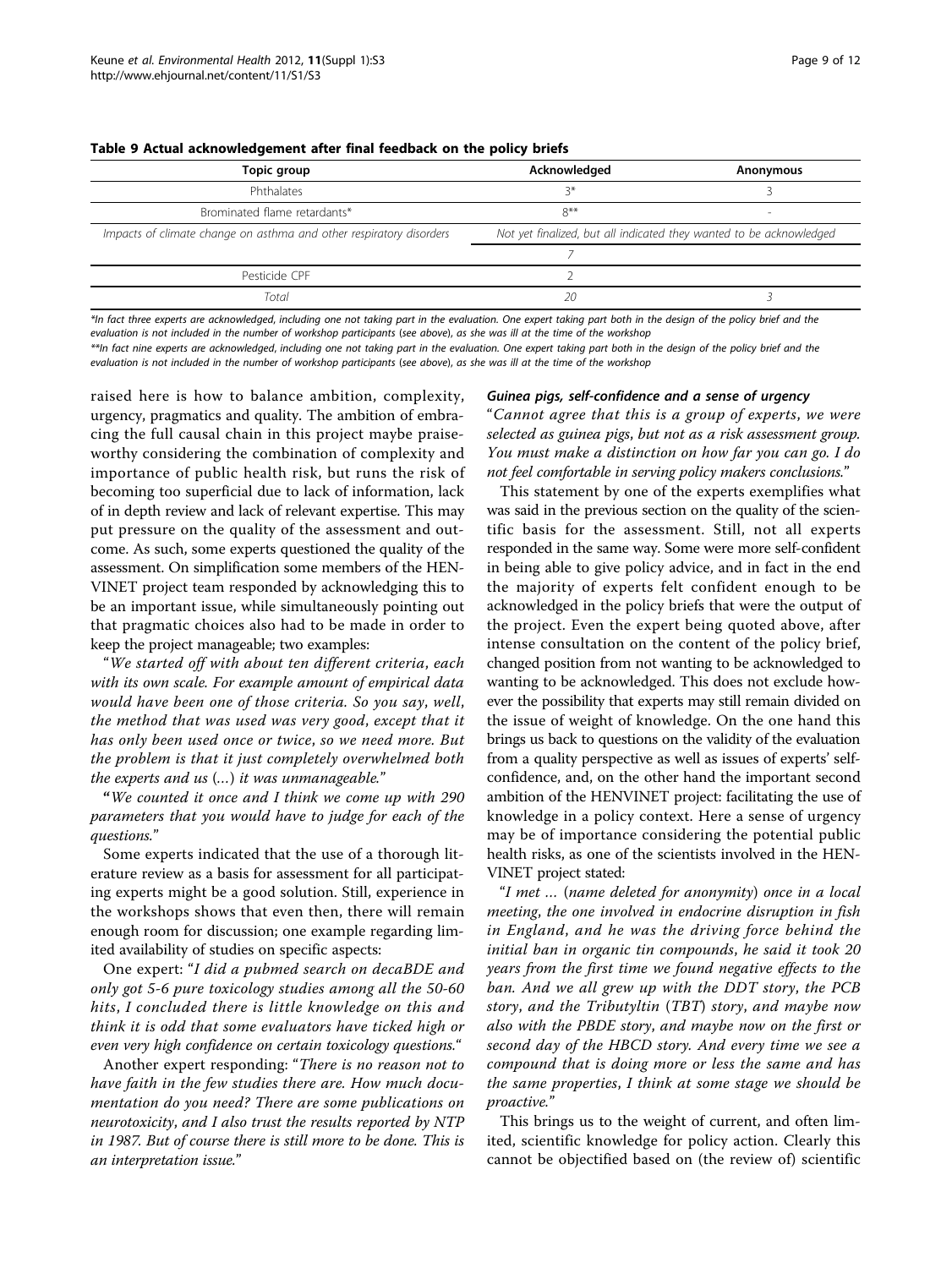findings: ambiguity will potentially always be part of the game. As one expert stated:

"An expert is never objective. The science is not objective. It is important to know potential bias."

The diversity of opinion within some of the expert groups consulted in this project regarding weight of knowledge for restrictive policy action, e.g. a ban on the use of a specific compound, exemplifies this. An important related issue raised in one of the workshops is the responsibility of scientists; as one expert put it:

"It is important to identify the role we have as academic scientists when it comes to policy actions. There is a misuse of scientists. We work towards NGOs, politicians and industry. Then, we are not always acting as scientist. We could agree on some things on one side, but policy makers have to make their own conclusions. Scientists have limited impact on policy making. Clear data are needed. Role definition is important and we should not mix up functions. HENVINET is on the way in this context."

Someone then asked: "Should we ask scientists about science only and not about policy actions?"

The expert responded: "You will get into trouble if you suggest something like management, how to solve the problem. We need to have an independent group which is pure science based now when industry is moving forward in a rather aggressive way."

Someone else asks: "So, what you say is that solving the problem is not our responsibility? There might be technical problems or other issues in this that is not for everyone to understand and then experts are needed."

The expert responds: "We do have a responsibility, for example to find out what we agree on. Industry is working on its own; scientists are working on their own. We have to be on both arenas, but we must know when we are doing what, the roles are not well defined."

How precisely this can be arranged in a good manner remains unclear, even though most participating experts in general are positive about the approach developed in HENVINET.

#### Broader horizon, diversity and interaction bonus

In particular the opportunity to widen one's own horizon and to interactively exchange knowledge and debate with a diversity of experts seemed to be well appreciated in this approach. Different parts of the approach also helped in focussing on specific relevant aspects of scientific knowledge, and as such can be considered of reflective value. With respect to the use of the causal diagram one expert described the bonus as follows:

"The scheme compels you to focus and to broaden your perspective and to see where I have knowledge."

Another expert described the benefits of the whole sequence of steps in the process as follows:

"I must say that the first questionnaire was difficult, but it was interesting to see how much I felt like I knew and how much I felt like I didn't know. But I found the second questionnaire quite thought provoking, because it suddenly dawned on me why I was answering the first questionnaire. And suddenly the policy and things like that. Because then when you ask why, you have to motivate why do I tick this box. I think that was a good exercise to sort of make me formulate things. It was good to have had those two steps before coming here, because otherwise we would have sat here talking about the science, and not about what does it all mean? In that sense I think it was a good exercise to do it twice. Once to start with, and then get the results, look at it and then do the next step. So I think that was very good actually, so then today could be very focused."

In comparison with risk assessment some stated this approach to be of complementary benefit:

"Reports after risk assessments often take long time to write and may not reflect the latest data. We should not put this group aside. This is an intermediate stage. You will get different answers depending on who you ask; public, scientists, risk assessors."

And one expert responded to the question whether the approach is worthwhile: "You won't get that answer until you go back and see if people with a policy level are willing to listen to what this panel says. Because if they say: We have a risk assessment, why should we listen to this group? Then it didn't have any effect. I don't think that we can influence that outcome. It's what happens at the next step and how that is taken. Because this is a problem with a lot of risk assessment now that they don't like having new science brought in when they think that they are almost done. It muddies the water. Especially if it raises issues that they thought weren't a problem. But if they find that this is valuable way of complementing a risk assessment, then I think you have done a good job. Then I think it is a very valuable way of doing it."

#### Evaluation by policy makers

Only three policy makers reflected on policy briefs. Bad timing, too long an e-mail introducing the project and lack of time may be the reasons for the poor response rate. The questionnaire was also sent close to the end of the project, leaving little time for approaching more people or promoting it further. One of the three respondents commented on the content without using the questionnaire and criticized the way it was sometimes presented:

"The document is not very much supportive for the WHO policy on encouraging breastfeeding, but it is not clear either from the document that artificial powders are less contaminated. I would suggest to be more prudent on the issue of mother's milk. It is very sensitive."

It was also commented that when discussing a ban, the brief was very black and white in that a ban seemed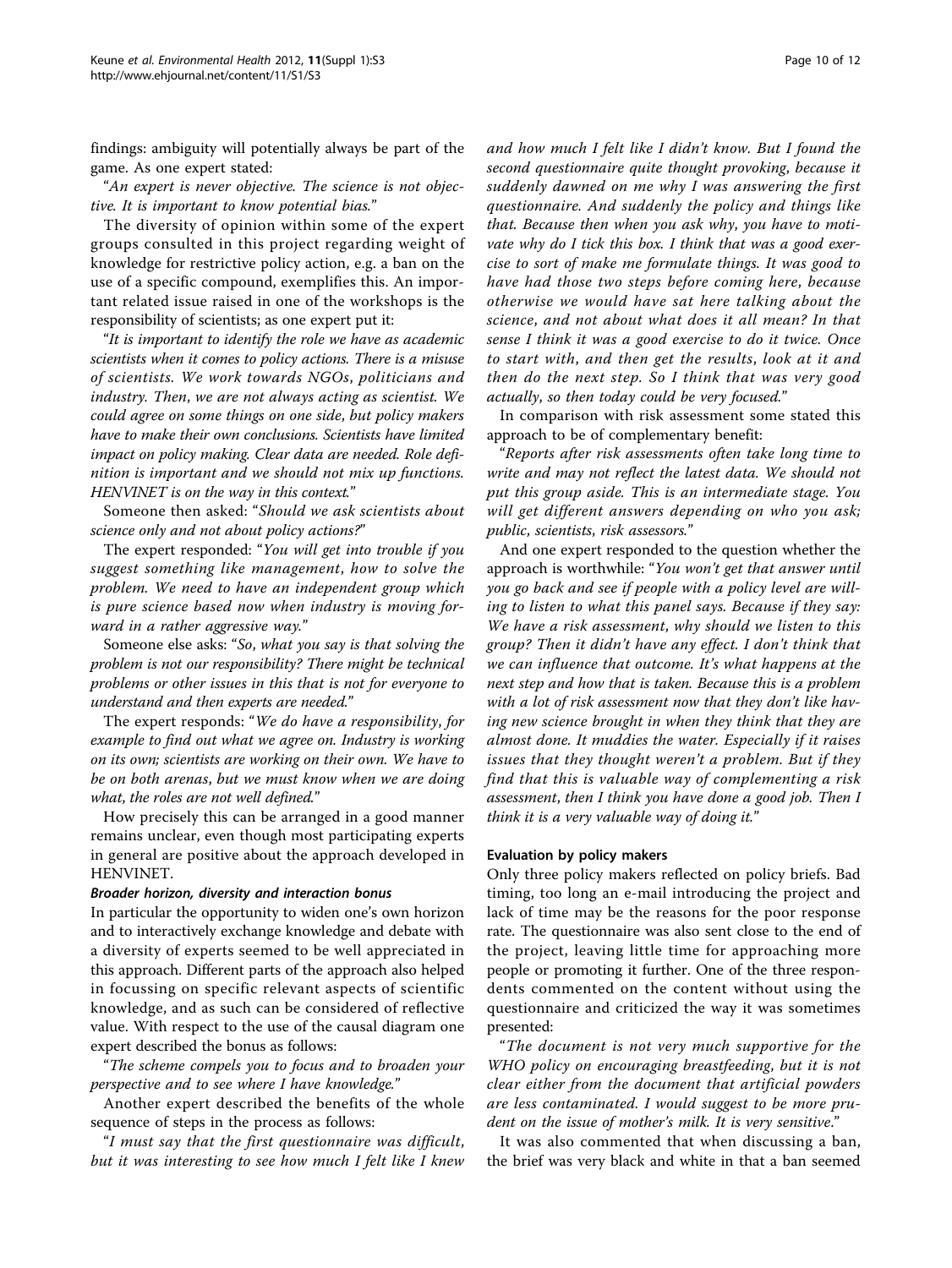<span id="page-10-0"></span>to be the only regulatory option to reduce exposure. This was confusing according to the policy maker.

On the question as to whether the approach would yield information useful to policy making, the two experts answering the questionnaire were fairly positive, although more in depth analyses would be necessary and much of the information could be found elsewhere:

"The 'policy brief reports' are concise and easy-reference. This may be helpful for policy makers. However, I do not think they are essential for the decision making, because the information is available anyway."

Both respondents to the questionnaire answered yes to the question on whether the causal diagram was easy to understand and useful to policy makers.

To the question on how and to which extent the expert opinions could be used in the policy process, it was again mentioned that it is a good starting point for more in depth analyses. Another policy maker stated that the briefs seemed to be of most use to research policy, while a third meant that they could have a broader use:

"International and national organizations, such as EC, ECHA, EPA, … publish risk assessments and overview documents. In policy making we will make use in the first place of the information in such documents. The HENVINET brief reports are useful because an overview is given of the published (and to be published) documents."

None of the policy makers suggested any improvements to the procedure or format to make the briefs more useful to policy makers; however, one respondent had additional advice:

"Make link with existing 'good practise' policy actions on the different topics (including e.g. awareness raising) which can be put in to practise by regional or national governments in combination with the policy instruments at EU level"

#### Conclusions

The methodological development of the HENVINET knowledge assessment approach proved to be largely topic and context specific: depending on the complexity of the topics under discussion and depending on the context of actors involved in the process, ambitions will have to be moulded accordingly. And perfection, if this could be defined, seemed out of reach all the time. Nevertheless, many involved were quite positive about it. It seems that many felt that it fits some important needs in current science when addressing the needs of policy making on such important issues, without anyone really having a clue on how to actually do this.

Some rather fundamental issues occurred during the process, challenging the experts involved, both from the HENVINET project as well as those participating in the process. Challenging questions remain on the quality of such approach and its product. No objective, unambiguous or perfect criteria appeared within our reach to decide e.g. on the status of scientific knowledge: when do 'we' know enough for what and who decides? What is the meaning and weight of knowledge? How do we decide what is the relevant body of knowledge or the 'right' (group of) experts? Does the fact that we cannot easily define or objectify this mean that anything goes and that it does not matter who decides on what? Practice tells us that there probably is no best method and that the best we can do is dependent on contextual negotiation and learning from experiences that we think are relevant.

The HENVINET approach contained several innovations with respect to mainstream practice of most environment and health experts involved in this project. In the assessment of the state of the art of science the approach, perhaps the use of literature review and of causal diagrams was not new, but in combination with the use of confidence levels and as such the use of qualitative assessment, it was quite new in this field of practice. Also openness to potential difference of opinion between experts is not very common in this field of practice. In the assessment of weight of current knowledge for policy making the introduction of the problem solving perspective seemed quite uncommon. The interdisciplinary cooperation in parallel posed quite some challenges and to some extent sometimes can be described as a clash of cultures. The transdisciplinary challenge (involvement of non-scientific actors), originally part of the projects' ambition was not realized due to lack of time and resources. The involvement of policy representatives and stakeholders would perhaps have created a different and more policy relevant dynamic. Still, efforts were made that will ease steps in this direction.

#### Additional material

- [Additional file 1: F](http://www.biomedcentral.com/content/supplementary/1476-069X-11-S1-S3-S1.pdf)ocus of the second questionnaire [Additional file 2: F](http://www.biomedcentral.com/content/supplementary/1476-069X-11-S1-S3-S2.pdf)ocus of the evaluation questionnaire
- [Additional file 3: F](http://www.biomedcentral.com/content/supplementary/1476-069X-11-S1-S3-S3.pdf)ocus of the policy brief

[Additional file 4: M](http://www.biomedcentral.com/content/supplementary/1476-069X-11-S1-S3-S4.pdf)ajor questions asked in the policy brief evaluation

#### Acknowledgements

The work has been funded by the EU FP6 coordination action HENVINET, contract no GOCE-CT-2006-037019.

This article has been published as part of Environmental Health Volume 11 Supplement 1, 2012: Approaching complexities in health and environment. The full contents of the supplement are available online at [http://www.](http://www.ehjournal.net/supplements/11/S1) [ehjournal.net/supplements/11/S1](http://www.ehjournal.net/supplements/11/S1).